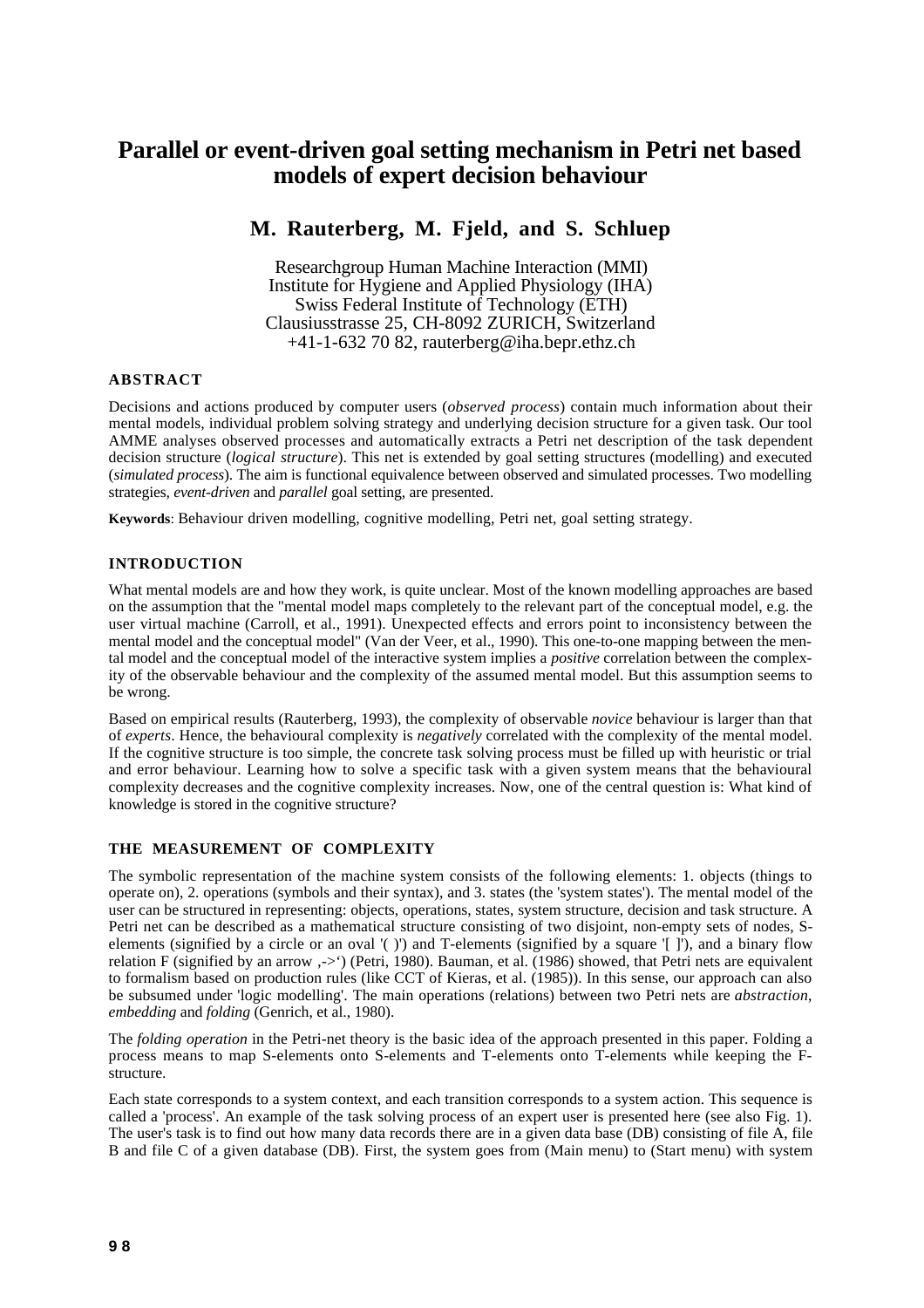transition ['G\_2'], where it opens the DB. Then the system goes back to the (Main menu) with ['M\_3']. Now, the user selects function key ['F\_3'] and goes to the file selection menu, where he selects file A by pressing key ['1'], bringing him back to the (Main menu). Pressing ['I'] brings him to the (Info) module. Pressing ['d'], all DB information is displayed sequentially on three different screens  $(3^*$  ['M\_22']) and the system automatically goes to (Info) with ['M\_11']. But part of the *task relevant* information is visible only on the first screen, which is overwritten by the two following ones. Trying once more to see all information, the user tries ['d'] again, but the same reoccurs. After a third time pressing ['d'], the user correctly follows up with a blank ['BL'] to interrupt the scrolling. Hence, the first part of the task relevant information stays on the screen. Pressing ['F\_10'], the rest of the information is displayed ( $2^*$  ['M\_22']) and the system automatically goes to (Info) by ['M\_11']. Pressing ['h'] twice brings the user to (Main menu) and then to (Start menu). Pressing ['F\_10'] brings the user to (MsDOS).

The aim of the folding operation is to reduce the elements of an observed empirical decision process to the minimum number of states and transitions, with the reduced number of elements being the 'logical decision structure'. Folding a decision process extracts the embedded net structure and neglects the amount of repetitions, sequential order, and temporal structure. The result of a folding operation applied to the behavioural sequence (Fig. 1) is the Petri net given in Fig. 2.



**Fig. 1.** Part of the original behavioural sequence of an expert with a relational database system (Rauterberg, 1992a).



**Fig. 2.** *Model-1*: the pure 'logical structure' (the device model) of the logfile example sequence in Fig. 1.

 $C_{cycle}$  is the McCabe (1976) complexity measure (Formula 1), where F is the number of connections and [T+S] the number of nodes. (Different quantitative measures are discussed by Rauterberg (1992b).) P is a constant to correct the result of Formula 1 in the case of  $[F - (T + S) = -1]$ . In our context the value of P is 1.

$$
C_{cycle} = F - (T + S) + P \tag{1}
$$

The  $C_{cycle}$  value of the model-1 in Fig. 2 is [30-25+1=6]; the complexity of the net shown in Fig. 2 is six. McCabe (1976) interprets C<sub>cycle</sub> as the *number of linear independent paths* through the net. Other interpretations of Ccycle are *number of holes* in a net or *number of alternative decisions* carried out by the users.

Observing the behaviour of people solving a specific problem or task, is our basis for estimating 'model complexity' ( $C_{cycle}$ ). The cognitive structures of users are not directly observable. Therefore, we need a theory with a method to estimate  $C_{cycle}$ , based upon observed behaviour. We call the complexity of the observable behaviour the 'behavioural complexity'. This behavioural complexity can be estimated by analysing the recorded concrete task solving process.

#### **RECONSTRUCTION OF THE MENTAL MODEL**

We carried out an empirical investigation to compare different types of interfaces (Rauterberg, 1992a). For the reconstruction of user's mental models we used the behavioural sequences of five different expert users, all solving the previously described DB task. The sequences were automatically recorded in , log files' by an interactive software program.

The logged sequence contains three different types of knowledge: (1) the pure logical structure (or device model) (Fig. 2) of the task, (2) the sequential structure of all goals, and (3) the temporal structure of all actions.

Action regulation theory (Hacker, 1994) offers a coherent body of principles for human-centred task and work design. For Hacker (1986) the work task is "the central category of psychological consideration of activity..., as decisive specifications for the regulation and organisation of the activities occur with the 'objective logic' of its contents". Therefore, in the context of action regulation theory, the *task* has great importance for the behavioural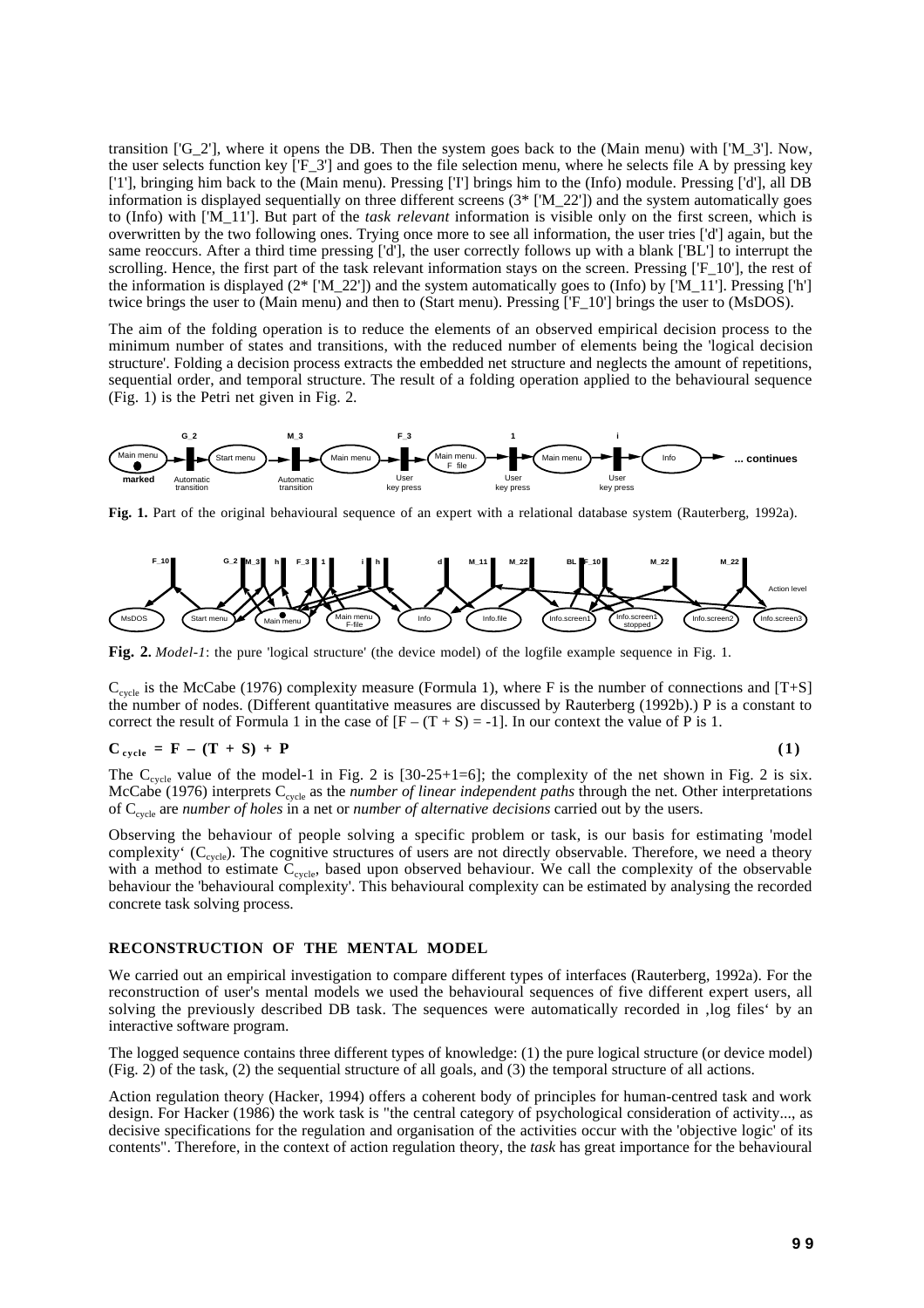analysis. The concept of *complete task* calls for particular attention. Each complete task and action cycle starts with a goal setting part. In the analysis and design of human activities, the following characteristics of complete tasks must be taken into consideration:

- (A) Task dependent setting of subgoals which are embedded in the superimposed task goal;
- (B) Independent action preparation in the sense of taking on planning functions; and, selection of the means including the necessary actions for goal attainment;
- (C) Mental or physical performance functions with feedback on performance pertaining to possible corrections of actions;
- (D) Control with feedback on results and the possibility of checking the results of one's own actions against the set (sub-)goals.

Following the theoretical implications of action regulation theory, we can differentiate between (1) the action level (corresponding to C), (2) the goal instanciation level (corresponding to B), and (3) the cognitive level with the mental goal setting processes (corresponding to A). In the context of this paper we did not take into consideration the control and feedback level (D), but we plan to do this in our future work.



**Fig. 3.** a) *Model-2*: this Petri-net is equivalent to model-1 with added structure to model event-driven goal setting. b) *Model-3*: this Petri-net is equivalent to model-1 with added structure for parallel driven goal setting.

**Model-1:** The pure logical structure is automatically extracted with our tool AMME (Rauterberg, 1993, 1996) from the , log files'. This net is called model-1 (see Fig. 2). Model-1 does not contain any knowledge about goals and time. It is a subset of the complete system description (S-, T-, and F-rules: the rule base to describe the whole interactive system behaviour as part of AMME (Rauterberg, 1996)). However, we know that a mental process takes place at a cognitive level. So we have to find a way to model these mental processes by adding structure to model-1. Petri nets enable us to do this in a unified way: any further levels can be described and modelled with the same elements as at the action level.

All observed actions (e.g.  $[\text{G} 2']$  and  $[\text{M} 3']$ ) that are automatically carried out by the system itself, are primarily not part of the cognitive level. Therefore, the system level must be a part of our model. Although the user cannot control the system level actions, he can take them into consideration. So, at the goal instanciation level a selected action is either set from the cognitive or from the system level.

In a first modelling approach, *event-driven goal setting* , we added a minimal structure to model-1, to increase the *functional equivalence* between the simulated, new model and the original behavioural sequence. This new model, based on model-1, we called model-2. In a second approach, *parallel goal setting* , we elaborated model-3.

**Model-2:** Our *event-driven goal setting* example is given in Fig. 3a. Each action (or event) at the action level *directly* activates a mental process at cognitive level or a system action at system level. For the next action to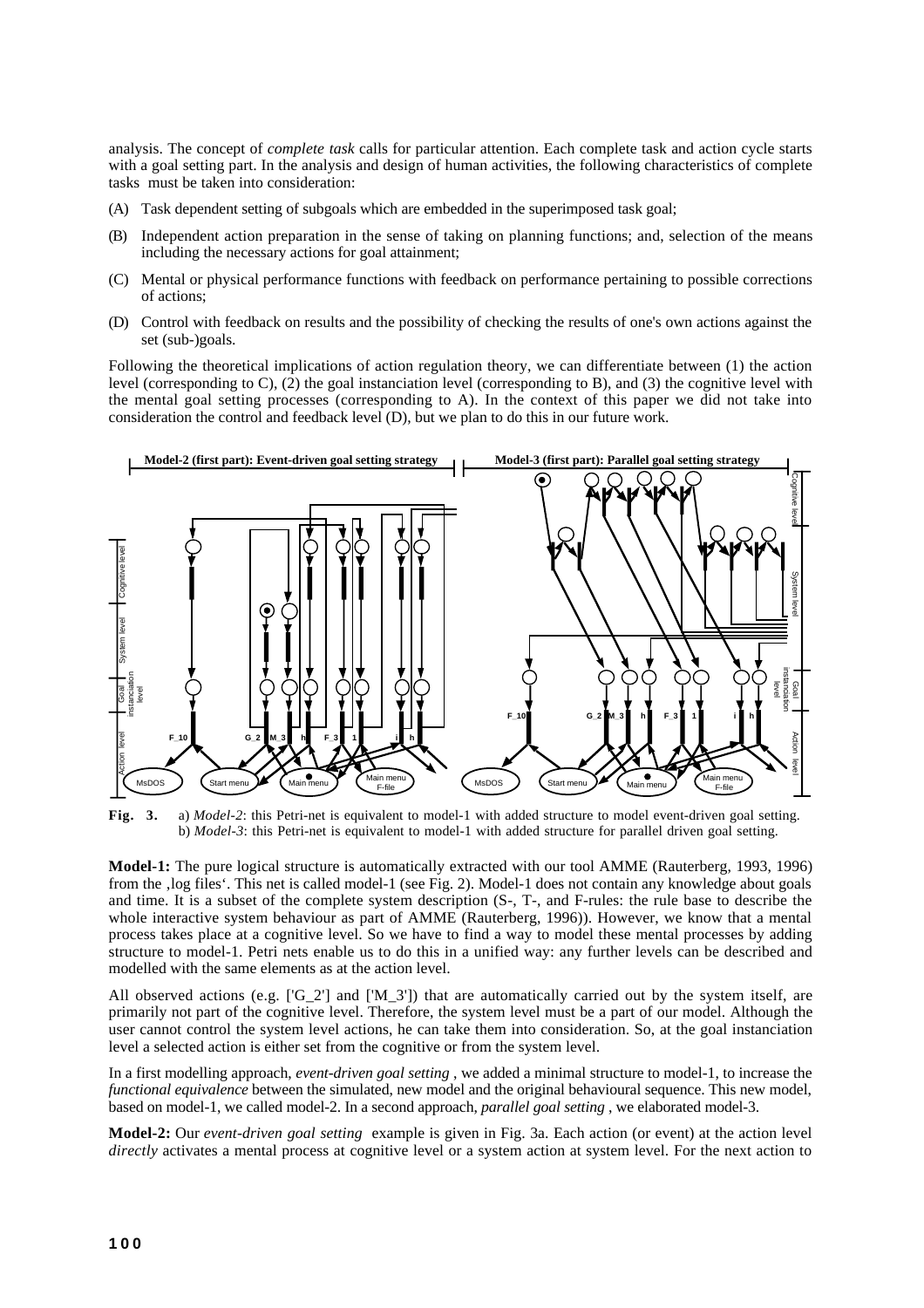take place, a mental process or system action instanciates a corresponding goal at the goal instanciation level. Hence, there is an upward, direct synchronisation from action to cognitive and system level and a downward synchronisation via the goal instanciation to the action level.

**Model-3:** The *parallel goal setting* process (see Fig. 3b) was introduced by von Cranach's discussion of plans, 'anticipating representations', and intention (von Cranach, et al., 1982). For each goal at the goal instanciation level to be set, an anticipated counterpart must be set beforehand at the cognitive or system level. Parallel goal setting means that the mental goal setting process is running parallel to the action level, where the dialogue actions are executed. Hence, there is no upward synchronisation from action to cognitive or system level, only downward via goal instanciation to action level.

#### **VALIDATION OF COGNITIVE GOAL SETTING STRATEGIES**

To validate the different goal setting strategies, a simulation study of model-1,-2 and -3 was carried out. We modelled the task solving processes of five expert users, all solving the same task, as pure logical structure (model-1), with event-driven goal setting structures (model-2) and with parallel goal setting structures (model-3). With the Petri-net simulator PACE all the models  $(5(\text{#subjects})^*3(\text{model-1},2,3)=15)$  were implemented and simulated. We generated six different task solving sequences with each model, giving a total of 90 simulated sequences. Each simulation stopped either because the net was dead or  $N_{sim} = N_{\text{core}}$ .

To estimate the similarity between the original sequence (e.g. Fig. 1) and each simulated sequence, we used the following procedure that guarantees a *functional equivalence* strictly based only on (re-)produced actions:

- 1. Number all transitions  $[G_2' = '1', 'M_3' = '2', 'F_3' = '3', ..., 'F_10' = '25']$  in Fig. 1 consecutively. The number R is the rank-position of each transition [t] in the original behavioural sequence.
- 2. Assign these numbers to all generated transitions [t] of each simulated sequence. For example, one of the shortest simulated sequences we found, was generated with model-1:  $[F_3', '1', 'G_2', 'F_1'0']$ . The rank positions R of these four transitions are: ['3', '4', '1', '19']. In general, if a transition appears m times in a original sequence and n times in the simulated sequence, the rules are as following: For the case n<=m, the simulated transitions get the ranks of the corresponding original transitions. For the case  $n>m$ , the first elements are handled as in the first case, whereas the rank of the elements  $m+1$ ...n is m.
- 3. Calculate a 'similarity ratio' (SR; see Formula 2). SR is a sufficient measure for the similarity between the simulated sequence and the original sequence. N is the number of all fired transitions in a sequence. The maximum of  $R_{org}$  is equal to  $N_{org}$  ( $N_{org}$  in Fig. 1 is 25). SR is only valid for simulated sequences that fulfil the following condition:  $N_{sim} \le N_{org}$ . SR of the above example ['F\_3', '1', 'G\_2', 'F\_10'] is 13%.

$$
SR = \left[1 - \left\{\sum_{t=1}^{N_{sim}} |R_{org,t} - R_{sim,t}| + \sum_{N_{sim+1}}^{N_{org}} \max(R_{org})\right\} / N_{org}^2\right] * 100\%
$$
 (2)

4. Average the similarity ratios of all simulated sequences per model (see Table 1). The results in Table 1 show that with increasing complexity of the mental model ( $C_{cycle}$ ), the similarity ratio (SR) tends to 100%. We can also see that the standard deviation of SR decreases continually with increasing  $C_{cycle}$ .

| Model-no.                                   |             |             |             |
|---------------------------------------------|-------------|-------------|-------------|
| $C_{cycle}$ : mean $\pm$ standard deviation | $13 \pm 5$  | $43 \pm 17$ | $57 \pm 25$ |
| $C_{cycle}$ : minmax.                       | 618         | 2268        | 3097        |
| SR: mean $% \pm$ standard deviation         | $41 \pm 28$ | $66 \pm 21$ | $88 \pm 11$ |
| $SR: minmax.$ %                             | 379         | 3698        | 67100       |
| # simulated sequences                       | 30          | 30          | 30          |

**Table 1.** The model complexity  $(C_{cycle})$  and similarity ratio (SR) of model-1, -2, and -3.

Three analysis of variances were done with StatView 4.02 (1993). Independent variables were model (1..3) and subject (1..5), dependent variable was similarity ratio (SR). Model was the only significant main effect (ANOVA, F=38.743, p<0.001), whereas subject (ANOVA, F=0.564,  $p \le 0.690$ ) and subject model interaction (ANOVA, F=1.068,  $p\leq 0.395$ ) both were non-significant. So the similarity ratio increases from model-1 to model-3 and seems to be subject independent. We have not tested whether our results are task dependent. We got a clear, positive correlation between model complexity ( $C_{cycle}$ ) and similarity ratio (SR) (R=0.660, 95% interval [0.524...0.763],  $p<0.001$ ). The same analysis split by subject also gave a weaker, but still significant correlation (R=0.532, 95% interval [0.365...0.665], p<0.001).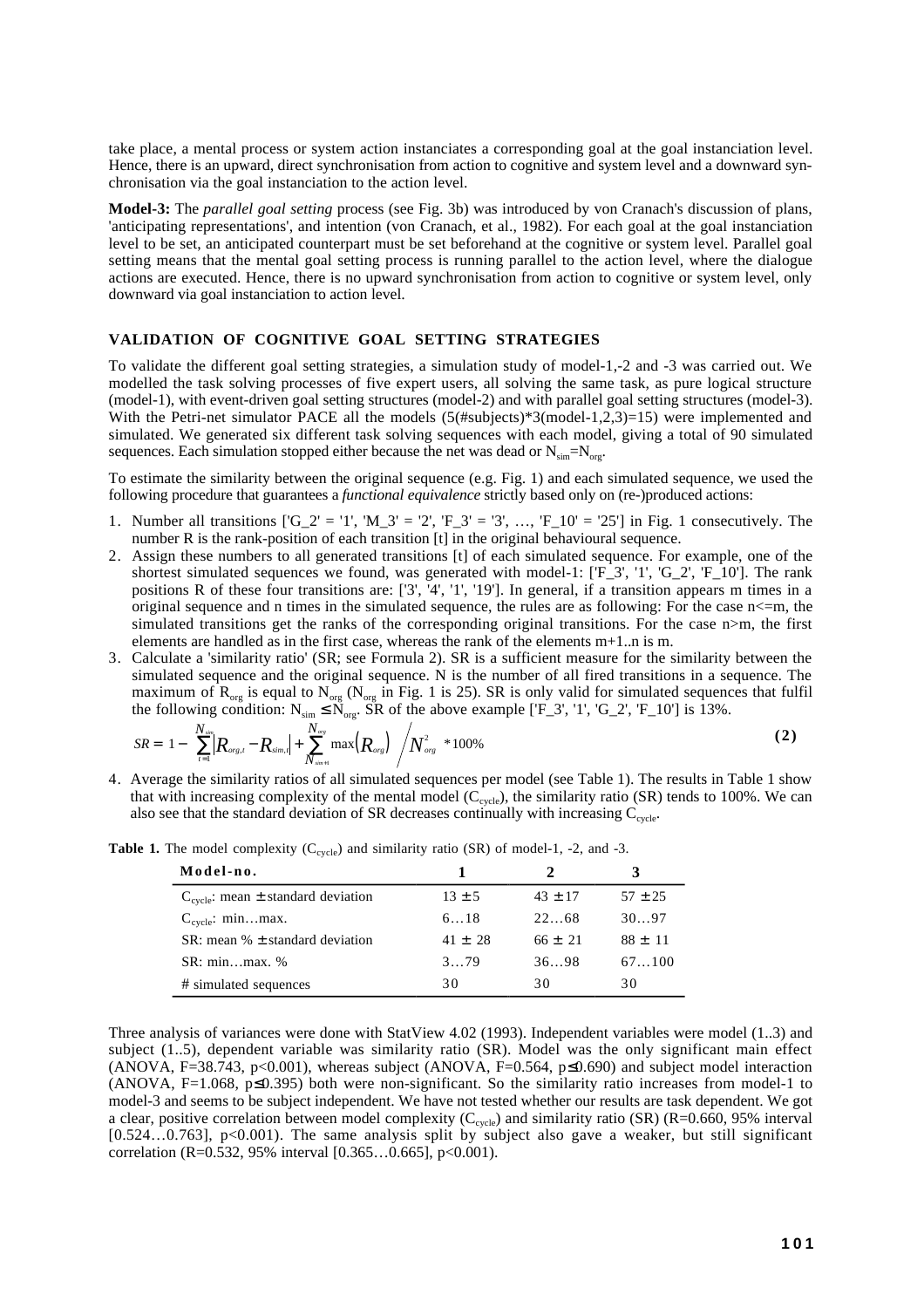From this outcome we can conclude that (1) model-2 is better than model-1, and model-3 is better than model-2, but (2) even the most elaborated model-3 can not guarantee a SR of 100%.

#### **DISCUSSION**

In the original sequence there was a cyclic behaviour (Rauterberg, et al., 1997). The user tried twice to see the task relevant information, but without success. The third time he succeeded. This is a typical learning effect based on trial and error. Analysing learning effects with Petri nets was achieved with other strategies (Rauterberg, et al., 1995). It seems to be difficult to simulate learning effects with event-driven goal setting, because repeated behaviour cannot be integrated in that modelling concept. For the parallel goal setting approach though, repeated behaviour is reflected in the model, with improved results from one to the next repetition. However, since there is no bi-directional synchronisation between the cognitive and the action level for the parallel goal setting approach, the similarity is still less than 100%. An integration of the advantages of both strategies will be a possible target for our further research.

#### **CONCLUSION**

We can conclude from the validation results that the SR value is considerably higher for the models with added goal setting (model-2 and model-3) than for the pure logical structure (model-1). So it seems to be possible to develop a completely automatic modelling tool based on a bottom up approach. Moreover, we see that with increasing model complexity  $(C_{cycle})$ , the mean value of SR increased and the standard deviation got smaller. Parallel goal setting performed better than event-driven goal setting. With the parallel goal setting strategy, we were able to include learning effects from the real task solving process.

#### **REFERENCES**

- R. Bauman and T.A. Turano, Production based language simulation of Petri nets. Simulation 47 (1986) 191-198.
- J. Carroll and J. Reitman-Olson, Mental models in human-computer interaction. In: M. Helander, Ed., Handbook of Human-Computer Interaction (North-Holland, 1991, 45-65).
- M. von Cranach and R. Harré (eds.), The analysis of action. Cambridge University Press, 1982.
- H.J. Genrich, K. Lautenbach and P. S. Thiagarajan, Elements of general net theory. In: W. Bauer, Ed., Lecture Notes in Computer Science 84 'Net Theory and Applications' (Springer, 1980, 21-163).
- W. Hacker, Action regulation theory and occupational psychology. Review of German empirical research since 1987. The German Journal of Psychology 18(2) (1994) 91-120.
- W. Hacker, Arbeitspsychologie. Huber, 1986.
- D.E. Kieras and P.G. Polson, An approach to the formal analysis of user complexity, International Journal of Man-Machine Studies 22 (1985) 365-394.
- T. McCabe, A complexity measure, IEEE Transactions on Software Engineering, SE-2 (1976) 308-320.
- C.A. Petri, Introduction to general net theory. In: W. Bauer, Ed., Lecture Notes in Computer Science 'Net Theory and Applications' (Springer, 1980, 1-19).
- M. Rauterberg, An empirical comparison of menu-selection (CUI) and desktop (GUI) computer programs carried out by beginners and experts. Behaviour and Information Technology 11 (1992a) 227-236.
- M. Rauterberg, A method of a quantitative measurement of cognitive complexity. In: G.C. van der Veer, M.J. Tauber, S. Bagnara and A. Antalovits, Eds., Human-Computer Interaction: Tasks and Organisation (CUD, Roma 1992b, 295- 307).
- M. Rauterberg, AMME: an automatic mental model evaluation to analyze user behaviour traced in a finite, discrete state space. Ergonomics 36 (1993) 1369-1380).
- M. Rauterberg and R. Aeppli, Learning in man-machine systems: the measurement of behavioural and cognitive complexity. In Proceedings of IEEE International Conference on Systems, Man and Cybernetics--SMC'95 (Vol. 5, 1995, IEEE Catalog Number 95CH3576-7, 4685-4690). Piscataway: IEEE.
- M. Rauterberg, A Petri net based analyzing and modelling tool kit for logfiles in human-computer interaction. In H. Yoshikawa & E. Hollnagel (Eds.), Proceedings 'Cognitive Systems Engineering in Process Control--CSEPC'96 ( 268-275). Kyoto University (1996).
- M. Rauterberg and E. Ulich, Information processing for learning systems: an action theoretical approach. In Proceedings of IEEE International Conference on Systems, Man and Cybernetics--SMC'96 (Vol. 3, 1996, IEEE Catalog Number: 96CH35929, 2276-2281). Piscataway: IEEE.
- M. Rauterberg, M. Fjeld and S. Schluep, Goal setting mechanism in Petri net models of human decision making. In Proceedings of IEEE International Conference on Systems, Man and Cybernetics--SMC'97 (1997, in press).
- Van der Veer, S. Guest, P. Haselager, P. Innocent, E. McDaid, L. Oesterreicher, M. Tauber, U. Vos and Y. Waern, Desiging for the mental model: an interdisziplinary approach to the definition of a user interface for electronic mail systems. In: D. Ackermann and M. Tauber, Eds., Mental Models and Human-Computer Interaction 1 (North-Holland, 1990, 253-288).